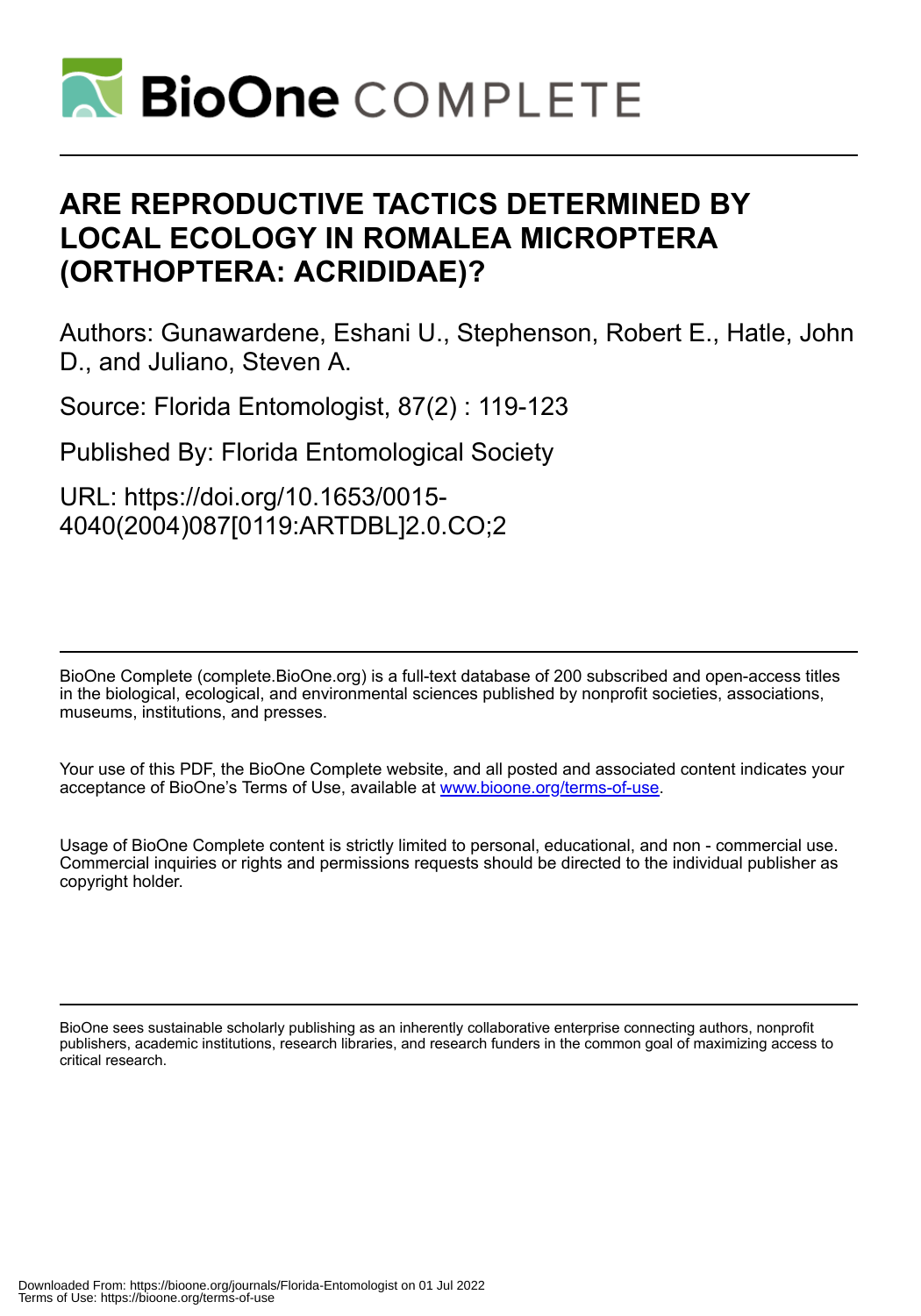# ARE REPRODUCTIVE TACTICS DETERMINED BY LOCAL ECOLOGY IN *ROMALEA MICROPTERA* (ORTHOPTERA: ACRIDIDAE)?

ESHANI U. GUNAWARDENE<sup>1</sup>, ROBERT E. STEPHENSON<sup>1</sup>, JOHN D. HATLE<sup>1,2</sup> AND STEVEN A. JULIANO<sup>1</sup> 1 Department of Biological Sciences, Behavior, Ecology, Evolution, & Systematics Section Illinois State University, Normal, IL, USA, 61790-4120

2 Present address: Department of Biological Sciences, University of North Florida 4567 St. Johns Bluff Rd., S. Jacksonville, FL 32224

### ABSTRACT

We tested whether reproductive tactics of a univoltine insect can be predicted by local ecology, specifically mean length of the frost free period (FFP) as a measure of the potential active season. We measured reproductive tactics and longevity for populations of the lubber grasshopper *Romalea microptera* (Beauvois) from Miami, Florida (FL; 365 days FFP), Lydia, Louisiana (LA; 280 days FFP), and Athens, Georgia (GA; 224 days FFP). Differences in local climate led us to predict that GA grasshoppers will have shorter interclutch intervals, fewer clutches, and shorter lifespan than FL grasshoppers, with LA grasshoppers intermediate in these traits. When reared in a common laboratory environment, longevity, total reproductive period, and number of clutches produced were not clearly related to FFP. Longevity and reproductive period of LA grasshoppers were significantly less than those of FL grasshoppers, and number of clutches produced by LA grasshoppers was less than that for the FL or GA grasshoppers. First interclutch interval was significantly greater for LA than for GA grasshoppers. Our data suggest that phylogenetic relationships among populations may be a better predictor of reproductive tactics in this species.

Key Words: age at reproduction; climate; clutch size; grasshopper; life history; longevity; seasonality

#### RESUMEN

Probamos si las táctica reproductivas de un insecto del univoltine se pueden predecir por ecología local, specíficamente longitud del período libremente mala de la helada (FFP) como medida de la estación activa potencial. Medimos táctica y la longevidad reproductivas para tres poblaciones del saltamontes, *Romalea microptera* (Beauvois), Miami, Florida (FL; 365 días FFP), Lydia, Louisiana (LA; 280 días FFP), y Athens, Georgia (GA; 224 días FFP). Estas diferencias en clima local conducen a la predicción que los saltamontes de GA tendrán período entre las hornadas del huevos más cortos, pocos hornadas del huevos, y esperanza de vida más corta que saltamontes del FL, con los saltamontes del LA intermedios en estos rasgos. Cuando estaba alzada en un ambiente común del laboratorio, la longevidad, el período reproductivo del total, y el número de los hornadas del huevos producidos no fueron relacionados claramente con FFP. La longevidad y el período reproductivo de los saltamontes del LA eran perceptiblemente menos que los de los saltamontes del FL, y el número de los hornadas producidos por los saltamontes de LA era menos que eso para los saltamontes del FL o de GA. El primer intervalo del hornadas era perceptiblemente mayor para el LA que para los saltamontes de GA. Nuestros datos sugieren que las relaciones phylogenetic entre poblaciones puedan ser un predictor mejor de estos aspectos de táctica reproductivas en esta especie.

Translation provided by the author.

Latitudinal variation in life histories can be related to adaptation to local climate (Rowe & Ludwig 1991; Temte 1993; Hemborg et al. 1998; Johansson & Rowe 1999; Berkenbusch & Rowden 2000; Hatle et al. 2002). For a univoltine organism, age at first reproduction and duration of interclutch intervals are likely to be positively related to the duration of the active season (Roff 1992; Forsman 2001), because of time-constraints in areas with shorter active seasons. There is often a tradeoff between early reproduction and longevity (e.g., De Souza Santos & Begon 1987;

Rowe & Scudder 1990; Kaitala 1991; Stearns 1992; Leroi et al. 1994; Rowe et al. 1994; Miyatake 1997; Frankino & Juliano 1999). This trade-off yields a prediction of reduced longevity and late-life reproduction in populations from areas with short active seasons, where early reproduction is advantageous.

Hatle et al. (2002) examined latitudinal variation and trade-offs in reproductive tactics during the first oviposition cycle for three populations of the univoltine Eastern lubber grasshopper, *Romalea microptera* (Beauvois), testing for the joint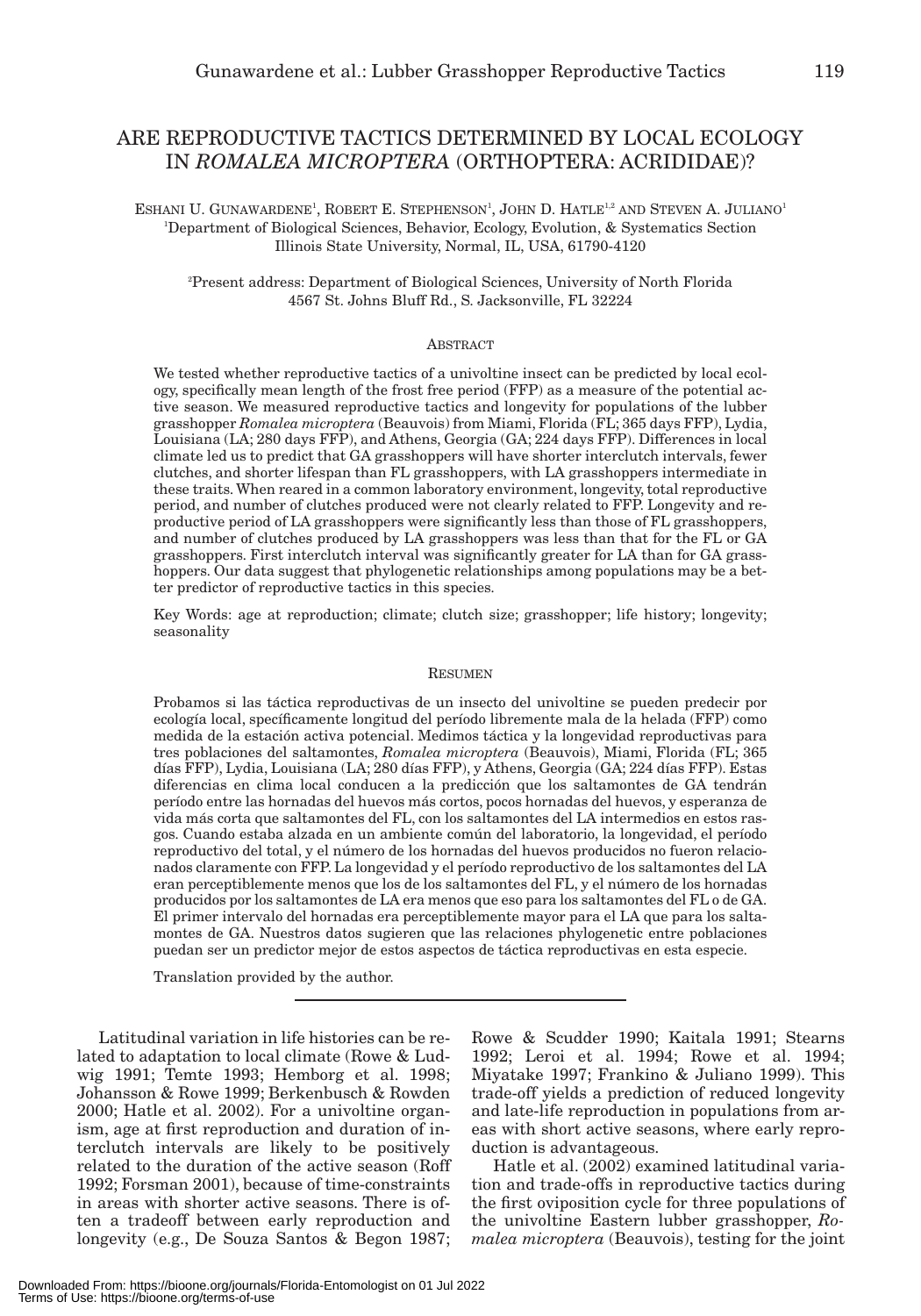relationships of latitude to age at first reproduction, somatic storage (body mass immediately after oviposition relative to initial mass), and clutch mass. All three populations differed in their multivariate responses for the three reproductive tactics we studied. This difference across populations was due primarily to age at first reproduction, secondarily to somatic storage, and less so to clutch mass. Age at first reproduction was least in Georgia  $(GA)$  (34.5  $\pm$  1.2 days; mean ± SE), and significantly greater for Louisiana  $(LA)$  (38.5  $\pm$  1.4 days) and Florida (FL) (41.5  $\pm$  1.4 days) grasshoppers. Estimated somatic storage was greatest in FL and LA, and least in GA grasshoppers. Clutch mass was greatest in LA and GA, and least in FL grasshoppers. Thus, allocation of resources among these reproductive tactics is different across populations, in ways that could be adaptive for each local climate.

In the present study, we investigate interpopulation differences in number of egg clutches, interclutch intervals, period of reproduction, and longevity using the same lubber grasshopper populations used by Hatle et al. (2002). Differences in climate and potential active season duration for these populations are indicated by the differences in mean duration of the frost free period (FFP) for these locations: Miami, Florida (FL, 365 days FFP); Lydia, Louisiana (LA, 280 days FFP); and Athens, Georgia (GA, 224 days FFP) (Koss et al. 1988). Because of the shorter period potentially suitable for reproduction, we predict GA grasshoppers will produce clutches faster, with shorter interclutch intervals than FL grasshoppers. Because of the putative tradeoff of longevity and early reproduction, we also predict that GA grasshoppers should have a shorter lifespan. Based on climate, the number of clutches and longevity for LA grasshoppers should be intermediate between those for GA and FL grasshoppers.

# MATERIALS AND METHODS

Grasshoppers were shipped as young nymphs from our three source populations to our laboratory at Illinois State University (Normal, IL, USA). Each population was reared on a 14L:10D photoperiod and a corresponding 32:24°C thermocycle. This photoperiod was chosen to approximate those observed at each of the sites in midactive season for the adult grasshoppers. Photophases of 14 h occur at Athens at approximately 25 July, at Lydia at approximately 7 July, and at Miami at approximately 26 June (the longest photophase observed at Miami is 13.75 h) (US Naval Observatory 2003). A 14-h photophase was used by Hatle et al. (2002) in a previous comparison of reproductive tactics of these same populations. Photoperiod affects reproduction in *R. microptera*, with females from south Florida (Luker et al. 2002) and north Georgia (R. Homeny &

S. Juliano, unpubl.) altering reproductive tactics in response to short photoperiods (11.5 and 12.0 h, respectively) associated with autumn. Thus, a 14 h photophase, typical of mid-summer at all sites, provides a reasonable point of comparison. All grasshoppers were offered Romaine lettuce and oatmeal *ad libitum* throughout the experiment. For a laboratory colony of lubbers from south Florida, the first oviposition cycle  $(-35 d)$ involves first somatic growth and then reproductive growth. During the first ~10 d the primary oocytes are not vitellogenic, despite a ~50% increase in somatic mass (Sundberg et al. 2001). Hence, the nymphal stages appear to be relatively unimportant for acquiring nutritional resources for egg production, and we are justified in conducting a common garden experiment beginning with newly molted adult females.

After adult eclosion, males and females were reared separately. Every other day, males and females were randomly paired for mating. Mated females were placed on 1.0 kg of sand with  $\sim7\%$ water (by mass) for oviposition. The calendar date of first oviposition, and all subsequent ovipositions, was recorded for each female. We maintained mated females until death or until 25 September 2002, when we terminated the experiment.

Data on interclutch interval, number of clutches, and period of reproduction were analyzed by one-way ANOVA with multiple comparisons (REGWQ method PROC GLM, SAS Inst., Inc. 1990a) among population means when the overall ANOVA test was significant. Assumptions of normality and homogeneity of variances were met. Proportions of experimental females in the three populations remaining alive at the end of the experiment were compared by Fisher's exact test (PROC FREQ, SAS Inst., Inc. 1990b). Longevity for the three populations was analyzed by nonparametric survival analysis (PROC LIFETEST, SAS Inst. Inc. 1990b, Allison 1995). Pairs of populations were compared for proportions alive and for survival time distributions with two-group Fisher's exact tests and twogroup nonparametric survival analyses, respectively, with a sequential Bonferroni correction at experimentwise  $\alpha = 0.05$  (Rice 1989).

## **RESULTS**

# Clutch Production

Mean number of clutches produced differed significantly among populations ( $F_{2,54} = 13.50, P =$ 0.0001). LA grasshoppers produced significantly fewer clutches than did GA or FL grasshoppers, whereas GA and FL grasshoppers produced similar numbers of clutches (Fig. 1A).

The interclutch intervals between first and second, second and third, and third and fourth ovipositions were determined for each population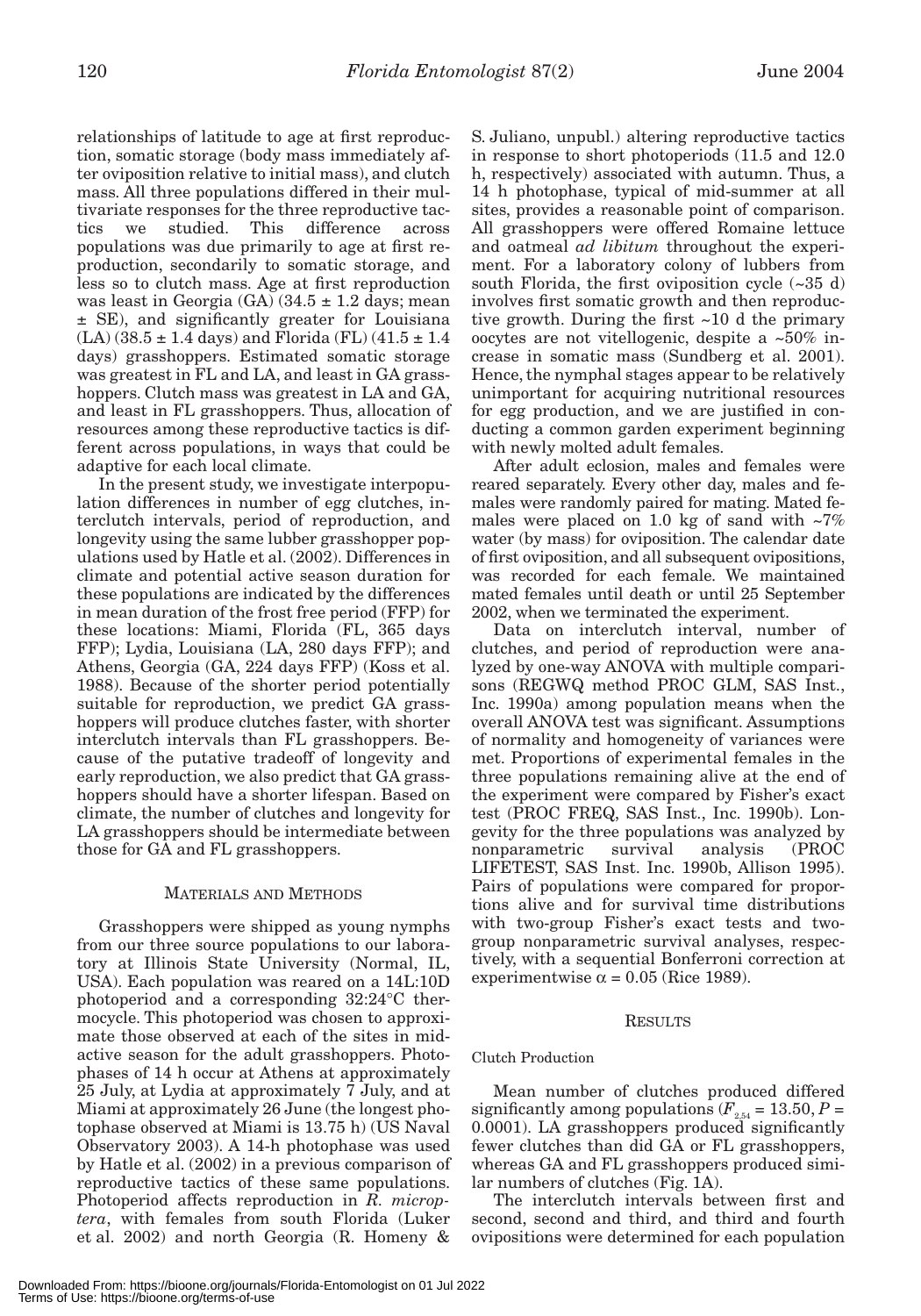

Fig. 1. Reproductive tactics of three populations of lubber grasshoppers, reared in a common environment. A. Number of clutches produced by each population. Means  $(\pm$  SE) for LA ( $N = 24$ ), GA ( $N = 15$ ), and FL ( $N =$ 18) grasshoppers associated with the same letters are not significantly different at  $α = 0.05$ . B. Clutch intervals for three populations. Sample sizes are given at the top of the graph, above the corresponding mean. Within each interval, means  $(\pm \text{ SE})$  associated with the same letters are not significantly different at  $\alpha$  = 0.05. C. Time from each grasshopper's 1st clutch until its last clutch. Means  $(\pm$  SE) for LA  $(N = 10)$ , GA  $(N = 13)$ , and FL  $(N = 11)$ 16) grasshoppers associated with different letters are significantly different at  $\alpha = 0.05$ .

(Fig. 1B). None of the interclutch intervals was significantly different at  $P = 0.05$ , but the interval from first to second oviposition for the LA vs. GA grasshoppers came close  $(F_{2,36} = 3.12, P = 0.0564)$ .

# Reproductive Period and Longevity

Reproductive period was quantified as the time from the first clutch until the last clutch (Fig. 1C). This period differed significantly among

populations ( $F_{2,36}$  = 4.86,  $P$  = 0.0136) and was significantly less for LA grasshoppers than for FL grasshoppers. GA grasshoppers were intermediate and statistically indistinguishable from the other two populations.

The proportion alive at the end of the experiment differed significantly among the three populations (*P* < 0.0001). Pairwise tests indicated that the proportion alive for FL  $(0.63, N = 19)$  was significantly greater than that for LA  $(0.12, N = 25)$ and for GA  $(0.24, N = 17)$ . Proportions alive for GA and LA did not differ significantly.

Survival distributions were quantified as the time from first clutch until death or the end of the experiment on 25 September. Individuals alive at the end of the experiment yielded censored observations, which are accounted for by PROC LIFETEST (see Allison 1995 for details). Survival analysis indicated significant differences in longevity among populations (Fig. 2). Pairwise tests indicated that longevity for FL was significantly greater than that for LA, and that GA was intermediate, and statistically indistinguishable from both FL and LA (Fig. 2). The majority of the FL individuals were still alive at the end of the experiment (Fig. 2). The early survivorship curves for FL and GA were very similar, indicating lower mortality than that for LA (Fig. 2), but later, mortality for GA accelerated and was more similar to that for LA (Fig. 2).

#### **DISCUSSION**

Our prediction, based on local climate, that GA grasshoppers should have quicker clutch production and shorter lifespan than FL grasshoppers, and that LA grasshoppers would be intermediate, was not supported. Most reproductive tactics were roughly equal for FL and GA populations and longevity did not differ significantly. The most striking result in the data is the difference in reproductive tactics (number of clutches, reproductive period) and longevity between FL and LA grasshoppers.

We used the period from first clutch until death to estimate longevity. Hatle et al. (2002) found that these populations varied in the period from adult molt to first oviposition in a pattern partially consistent with variation of the frostfree interval (i.e., GA < LA = FL; see Introduction for means). In the present experiment, our measure of longevity did not include the period from adult molt to first clutch. Because of this, we have underestimated the difference in longevity between GA grasshoppers and LA and especially FL grasshoppers, and we have also underestimated the difference in longevity between LA grasshoppers and FL grasshoppers. Although the estimate of longevity we used is incomplete, the fact that it underestimates the difference between FL and LA grasshoppers strengthens our inference that these two populations differ in longevity.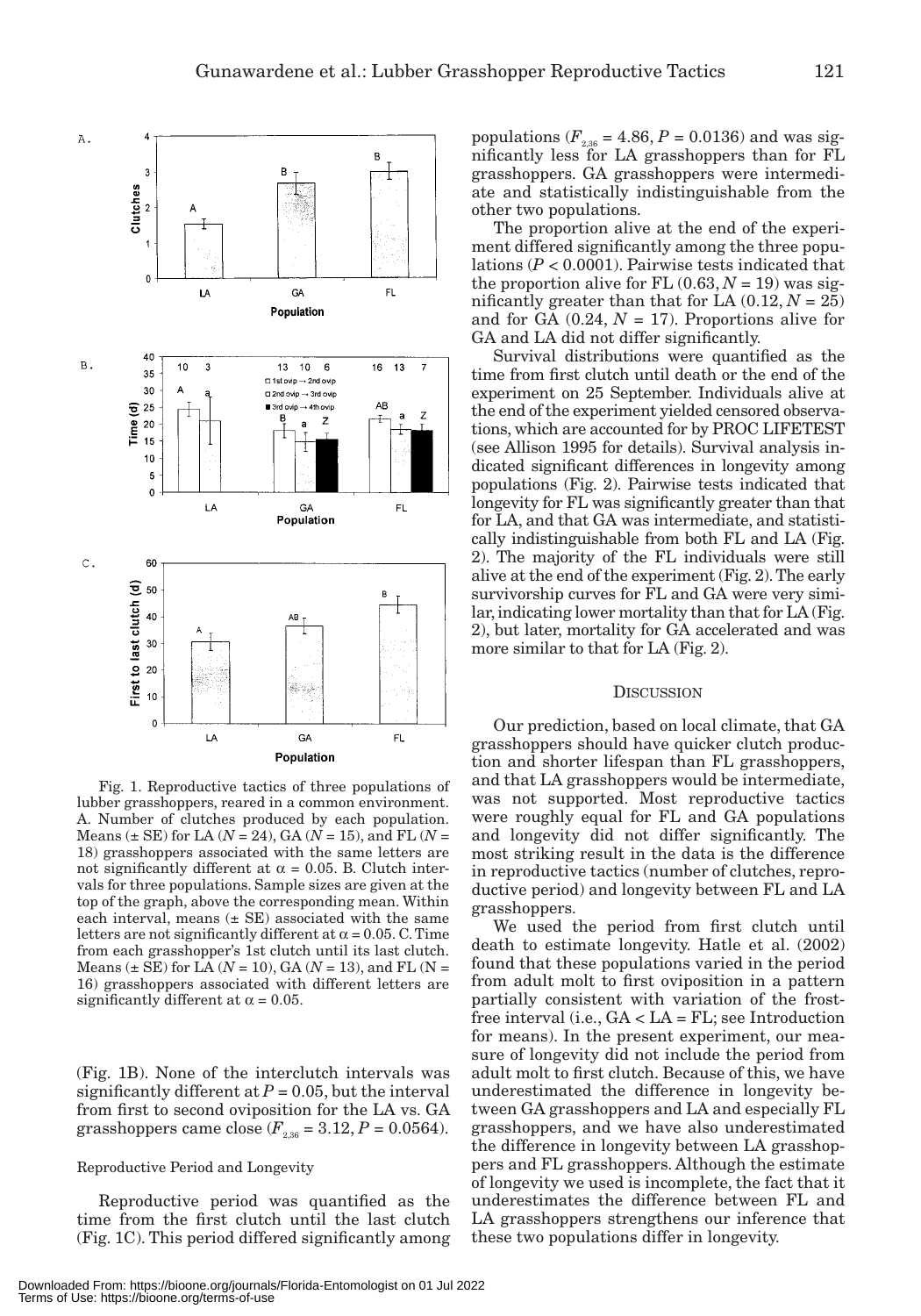

Fig. 2. Survivorship curves for three populations, beginning at first oviposition. Open points on the curves represent one or more censored observations. Overall  $\chi^2$ is for a nonparametric log-rank test of the null hypothesis of equivalent survivorship curves for FL  $(N = 18)$ , GA  $(N = 15)$ , and LA  $(N = 25)$ . Curves associated with the same letters are not significantly different by pairwise log-rank tests ( $\alpha$  = 0.05).

An estimate of total longevity for these three populations can be obtained by adding mean times to produce the first clutch reported by Hatle et al. (2002, see Introduction for values) and mean longevities from first oviposition recorded in the present study. Because of censoring, these mean longevities underestimate actual longevity, particularly for FL. Mean longevities from first oviposition for FL, GA, and LA are 51.5, 43.2, and 35.2 days, respectively, which yield estimates of longevities from eclosion of 93.0, 77.7, and 73.7 days, respectively. Thus, these estimates suggest it is FL that is unusual in its longevity and that despite a considerably greater apparent active season, LA grasshoppers have a lifespan as short as that for GA. These differences in longevity appear to be correlated with differences in first clutch mass  $(FL < GA = LA, H atle et al. 2002)$ , suggesting that longevity is indeed negatively related to early reproductive effort across populations.

Five years of field observations suggest that this population of LA grasshoppers senesces during the first week of September (J.D. Hatle, pers. obs.). Senescence occurs despite the fact that the mean temperature in Lydia, LA for 07 September is 27°C and mean rainfall for September is 144 mm (Weather.com 2003). Indeed, conditions seem to be ideal for lubbers during September in LA, and vegetation is still lush at this season. The mean temperature in Miami, FL for 07 September is 28°C and the mean rainfall is 160 mm. In Athens, GA the mean temperature on 07 September is 24°C and the mean rainfall is 98 mm. In contrast to their September senescence in LA, lubbers are present nearly the entire year in south FL, and all but the coldest months in north FL (Capinera et al. 2001), which has a climate very similar to

south LA. In north GA, lubbers may be present into September (D. W. Whitman, pers. comm.), but are clearly declining in abundance during August (M. Brown, pers. comm.). It is unclear why this LA population of lubbers senesces in September, but based on our laboratory data, we propose that decreased survivorship of LA grasshoppers in September is a result of intrinsic factors that bring on senescence, rather than a result of increased disease or predation in this natural environment.

We find no evidence that interpopulation differences in interclutch intervals correlate with the duration of the FFP at these sites. The time required to produce the first clutch seems likely to be the most critical period with respect to laying multiple clutches before the end of the favorable season. The calendar dates of laying the second and third clutches are likely to be earlier if the first clutch is shorter. This may explain why we failed to find interpopulation differences interclutch intervals that correlate with the FFP, whereas Hatle et al. (2002) found interpopulation differences in the time required to produce the first clutch that did correlate with the FFP.

If local climate is not strongly related to these reproductive tactics, what does determine these fitness-related traits? Sequence analysis of mitochondrial DNA yielded a 69% probability that GA and FL populations are more closely related to each other than either is to the LA population (Mutun and Borst 2004). Thus, if reproductive tactics in this grasshopper are primarily associated with phylogenetic lineage, and not readily modified by local climate-driven natural selection (e.g., because genetic variation for these reproductive tactics is limited) we obtain alternative predictions: GA and FL grasshoppers will have similar reproductive tactics and longevity, and LA grasshoppers will differ from GA and FL grasshoppers. One of our results is consistent with this hypothesis. Grasshoppers from GA and FL produced a similar number of clutches, whereas LA grasshoppers produced a smaller number of clutches. Differences in interclutch intervals, time from first to last clutch, and longevity are not obviously consistent with either of these hypotheses.

Our results suggest that if these life history tactics are related to ecological conditions at each site, those conditions must involve more than active season duration, at least as it can be quantified by a crude measure like FFP. Alternatively, some differences in these life history tactics may in fact not reflect current adaptation, but rather, the phylogenetic constraints derived from the histories of different lineages. Because we have only examined three populations, our ability to correlate reproductive tactics with phylogeny is quite limited. Thus, at present we cannot distinguish between the hypotheses of more complex ecological determinants of reproductive tactics or phylogenetic constraints on reproductive tactics.